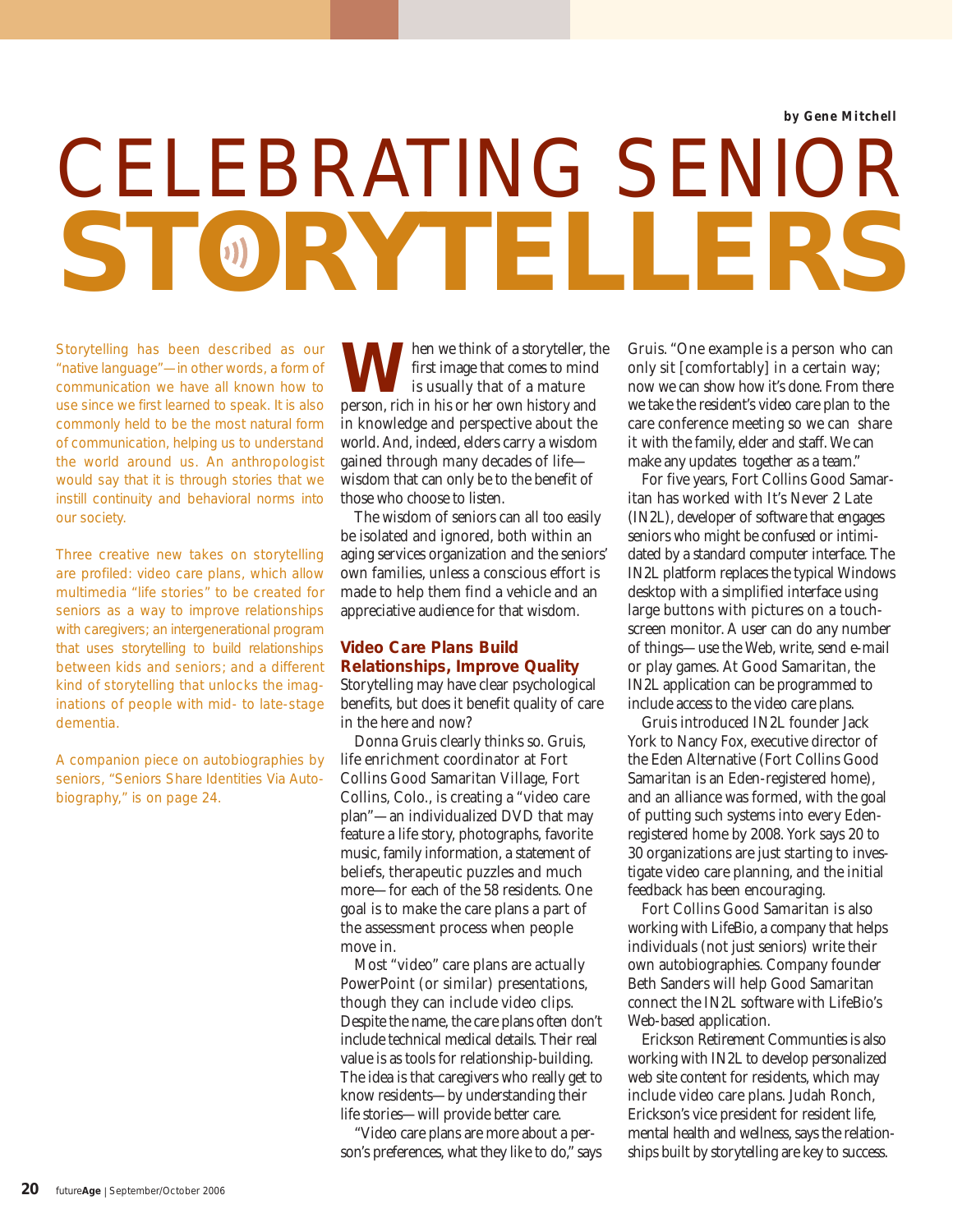

**Bertha Knapp (center), a resident of Fort Collins Good Samaritan Village, reviews her video care plan with daughter Barbra Little (left) and Donna Gruis, life enrichment coordinator.**

"We tend to treat elders as collections of problems, and pay lip service to their accomplishments in life, but they are not brought into the here and now," says Ronch. "It is a method for providing a quick getting-to-know-you for residents and new employees. It also prevents the watering down of information through the filters that nursing home records tend to be. It gets everyone oriented to the same information, rather than just the piece that relates to the job they want to do."

Erickson is planning to pilot these care plans in one of its Maryland communities. "We'll have a sample of assisted living and nursing home residents," Ronch says, "and pair them with independent living residents who will use a template to interview the resident or a significant other to build that document, with photos. The next stage is to create the individualized Web site, and then watch residents interact with it."

#### **Building**

#### **Intergenerational Relationships**

Relationships with young people can bring seniors' storytelling abilities to life. In Chicago, an intergenerational program,

the Chicagoland Memory Bridge Initiative (CMBI), educates public school students aged 10–17 about aging, including the causes and effects of Alzheimer's and other dementias, and then pairs students with seniors in local retirement communities. Kids in the 12-week program make four visits to area providers, where the students interview seniors about their lives and gather stories. Those "buddy visits" are easily the most popular part of the program.

The Memory Bridge project was originally designed as a way to promote better reading and writing skills for students. It wasn't long, however, before it began to change.

"We discovered the curriculum was organically moving in another direction," says Michael Verde, director of the Memory Bridge Project. "The real center of gravity seemed to be in the relationships. We decided, let's pursue this where it wants to lead."

The result was an environment in which elders shared their own histories and stories of times past, and the kids ate it up.

"What's therapeutic about storytelling is being able to speak to something that

interests you," says Verde. "What [seniors are] interested in talking about could be rooted in any emotional place or time. To be able to speak from that place is valuable because it has an emotional infusion to it."

The kids are encouraged to pay close attention to their senior partners' body language, and to look for "memory triggers" that resonate with the person and bring stories to the surface. "For some people it could be an object, for others a smell, for others an idea or even the name of a certain person," Verde says. "It's amazing how certain triggers break through defense mechanisms and speak from a different place."

The Scottish Home, North Riverside, Ill., participated in the Memory Bridge Project. About 20 students from Kelly High School in Chicago paired up with 18 Scottish Home residents during the spring 2006 semester. At first, Scottish Home staff helped residents develop one-page bios of themselves to be forwarded to the kids. Next came a series of letters back and forth, and then the buddy visits began.

"It was just remarkable. When [the kids] left they were hugging and kissing," says Activities Director Linda Goy. "The seniors gained new friends, and they still remember the kids. Many still have pictures of the kids on their dressers."

The CMBI has recently received additional funding from the Illinois Department of Health and Human Services to expand to more schools this fall.

#### **Storytelling With a Twist: Creativity and Dementia**

Despite the many benefits of storytelling for seniors, caregivers and families, too much emphasis on memory and recall can be counterproductive for the quality of life of some seniors: those with middle- and late-stage dementia.

Anne Basting understands that from firsthand experience. Basting, director of the Center on Age and Community at the University of Wisconsin-Milwaukee and an associate professor of theater, did research in the 1990s on the value of performance for the aging.

"It was all positive transformation," says Basting, "but I realized these people were all healthy. I wanted to see if [the effect]